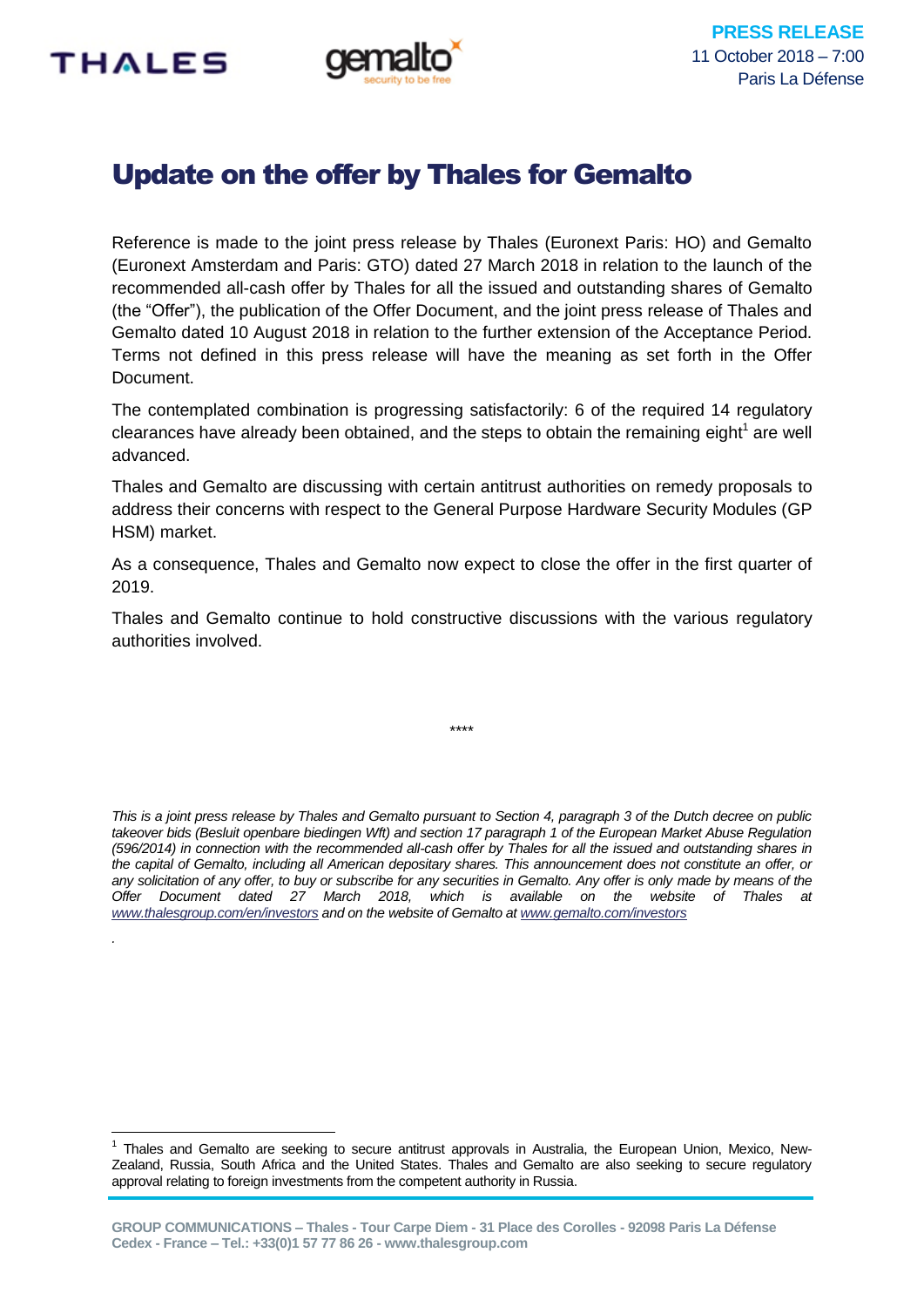



# **About Thales**

The people we all rely on to make the world go round – they rely on Thales. Our customers come to us with big ambitions: to make life better, to keep us safer.

Combining a unique diversity of expertise, talents and cultures, our architects design and deliver extraordinary high technology solutions. Solutions that make tomorrow possible, today. From the bottom of the oceans to the depth of space and cyberspace, we help our customers think smarter and act faster mastering ever greater complexity and every decisive moment along the way.

With 65,000 employees in 56 countries, Thales reported sales of €15.8 billion in 2017.

[www.thalesgroup.com](http://www.thalesgroup.com/)

## **About Gemalto**

Gemalto is the global leader in digital security, with 2017 annual revenues of €3 billion and customers in over 180 countries. We bring trust to an increasingly connected world.

From secure software to biometrics and encryption, our technologies and services enable businesses and governments to authenticate identities and protect data so they stay safe and enable services in personal devices, connected objects, the cloud and in between.

Gemalto's solutions are at the heart of modern life, from payment to enterprise security and the internet of things. We authenticate people, transactions and objects, encrypt data and create value for software – enabling our clients to deliver secure digital services for billions of individuals and things.

Our 15,000 employees operate out of 112 offices, 43 personalization and data centers, and 30 research and software development centers located in 48 countries.

[www.gemalto.com](http://www.gemalto.com/)

# **CONTACTS**

## **Thales, Media Relations**

Cédric Leurquin +33 (0)1 57 77 90 93 [cedric.leurquin@thalesgroup.com](mailto:cedric.leurquin@thalesgroup.com)

**Thales, Analysts/Investors** Bertrand Delcaire +33 1 57 77 89 02 [ir@thalesgroup.com](mailto:ir@thalesgroup.com)

**Gemalto, Media Relations** Isabelle Marand +33 (0)6 1489 1817 [isabelle.marand@gemalto.com](mailto:isabelle.marand@gemalto.com)

**Gemalto, Investor Relations** Jean-Claude Deturche M.: +33 6 2399 2141 [jean-claude.deturche@gemalto.com](mailto:jean-claude.deturche@gemalto.com)

## **Gemalto, Media Relations Agency**

Frans van der Grint  $T: +31629044053$ [Frans.vanderGrint@hkstrategies.com](mailto:Frans.vanderGrint@hkstrategies.com)

> Arien Stuijt T: +31 621531233 [arien.stuijt@hkstrategies.com](mailto:arien.stuijt@hkstrategies.com)